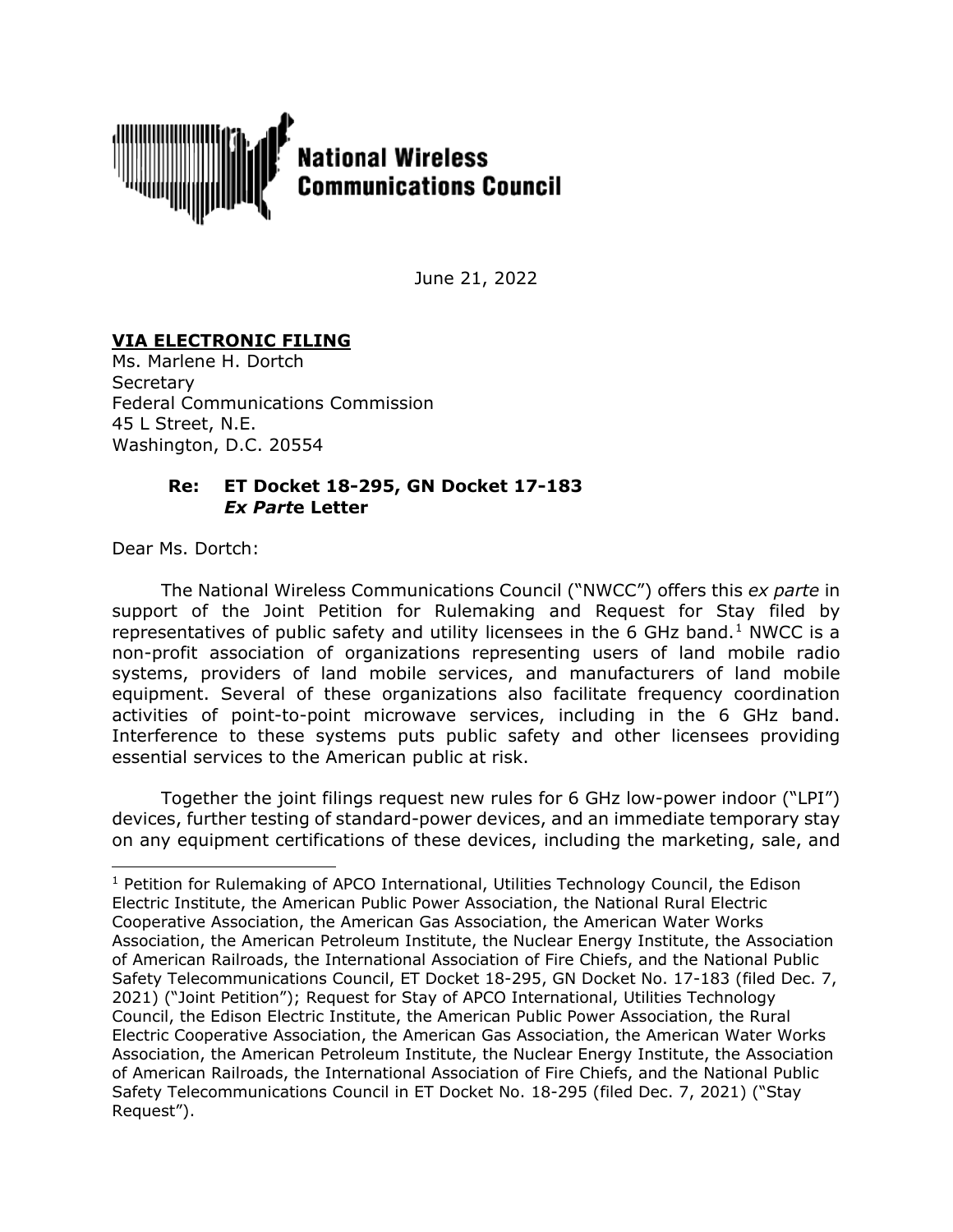importation of 6 GHz LPI devices that have already been certified by the Commission.[2](#page-1-0) The Joint Petition reflects new information on the record regarding the results of real-world testing of commercially available 6 GHz devices that calls into question assumptions in the 6 GHz Report and Order regarding the threat of interference to fixed incumbents, including public safety, utilities and numerous other entities, from both LPI and standard power devices. $3$ 

NWCC agrees that should harmful interference occur, "it will be impractical to trace and mitigate against, and it will interrupt mission critical communications, threatening the safety of life, health, and property, as well as the delivery of essential services to the public."<sup>[4](#page-1-2)</sup> As the Joint Petition points out, with essential services at stake, the Commission should not rely solely on models and Monte Carlo simulations.<sup>[5](#page-1-3)</sup> Accordingly, the Commission should conduct independent, real-world tests of devices to determine the extent to which new rules are needed to prevent unlicensed devices from causing harmful interference to incumbent licensees.

NWCC also agrees with the Joint Petition that clarification is needed regarding the obligation of AFC systems to protect incumbent systems and correct instances of interference.<sup>[6](#page-1-4)</sup> At the time the Joint Petition was filed, details of the AFC testing process had not yet been provided, including specific information regarding the parameters of AFC functionality.<sup>[7](#page-1-5)</sup> This lack of clarity remains, despite AFC system operators providing initial proposals and answering subsequent questions from the Office of Engineering and Technology. Therefore, clarification is needed from the Commission regarding the parameters and the process for AFC system authorization to ensure that AFC systems are effective at preventing interference to licensed microwave systems.

Additionally, incumbents will incur significant costs to monitor, detect, identify, and report instances of interference.<sup>[8](#page-1-6)</sup> Accordingly, the Commission should develop a mechanism by which incumbent licensees will be able to recover the costs of monitoring and reporting on interference resulting from unlicensed use of the 6 GHz band.<sup>[9](#page-1-7)</sup>

Given that hundreds of millions of 6 GHz LPI devices are expected to be in use this year, and there will be no way to quickly shut down these devices if they do in fact cause harmful interference to these vital fixed communications links, it is

<span id="page-1-1"></span><span id="page-1-0"></span><sup>&</sup>lt;sup>2</sup> *Id*.<br><sup>3</sup> See Letter from Larry Butts, Manager, Telecom Engineering, Southern Company Services, Inc. to Marlene H. Dortch, Secretary, Federal Communications Commission, ET Docket No. 18-295 and GN Docket No. 17-183 (filed June 23, 2021); Attachment A: Test Report on the Effects of 6 GHz Unlicensed RLAN Units on Fortson to Columbus Microwave Link June 21, 2021, available at [https://www.fcc.gov/ecfs/filing/106231367519302.](https://www.fcc.gov/ecfs/filing/106231367519302)<br>4 Joint Petition at 8.

<span id="page-1-2"></span>

<span id="page-1-3"></span><sup>5</sup> *Id.*at 9.

<span id="page-1-4"></span><sup>6</sup> *See id.* at 15.

<span id="page-1-7"></span>

<span id="page-1-6"></span><span id="page-1-5"></span><sup>&</sup>lt;sup>7</sup> *Id*.<br><sup>8</sup> *Id*. at 11-12.<br><sup>9</sup> *See id.* at 12-13.